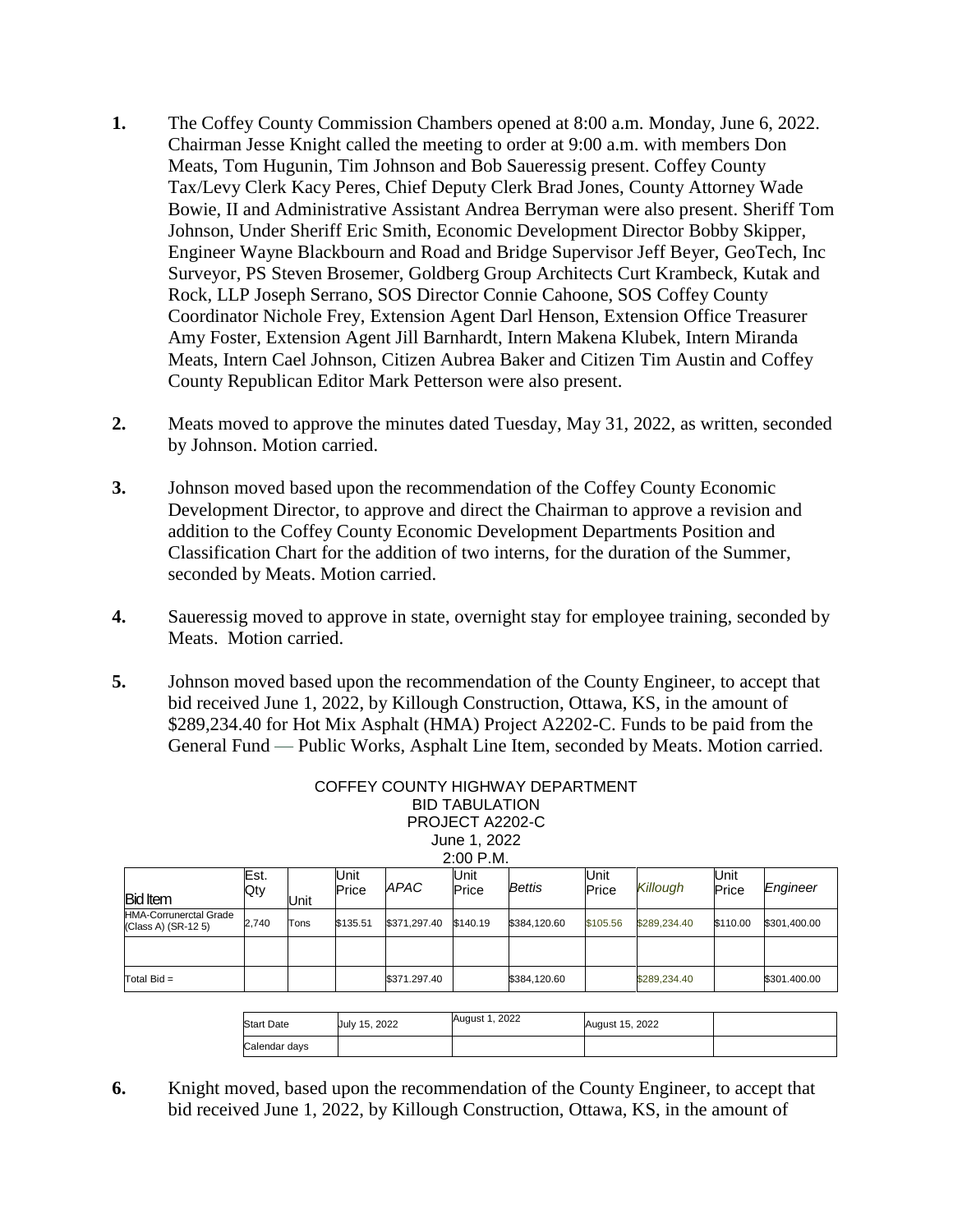\$72,240.00 for Hot Mix Asphalt (HMA) Project A2203-C. Funds to be paid from the General Fund — Public Works, Asphalt Line Item, seconded by Johnson. Motion carried.

## COFFEY COUNTY HIGHWAY DEPARTMENT BID TABULATION PROJECT A2203-C June 1, 2022

| $2:05$ P.M. |
|-------------|
|             |

| <b>Bid Item</b>                                     | Est.<br>Qty | Unit | Unit<br>Price | APAC        | Unit<br>Price | Bettis      | Unit<br>Price | <b>Killough</b> | Unit<br>Price | Engineer    |
|-----------------------------------------------------|-------------|------|---------------|-------------|---------------|-------------|---------------|-----------------|---------------|-------------|
| <b>HMA-Cornmercial Grade</b><br>(Class A) (SR-12.5) | 560         | Tons | \$160.22      | \$89,723.20 | \$138.62      | S77.627 20  | \$120.00      | \$72,240 00     | \$130.00      | \$72,800.00 |
|                                                     |             |      |               |             |               |             |               |                 |               |             |
| Total $Bid =$                                       |             |      |               | \$89,723.20 |               | \$77,627.20 |               | \$72,240.00     |               | \$72,800.00 |

| <b>Start Date</b> | July 15, 2022 | August 15, 2022 | August 31, 2022 |  |
|-------------------|---------------|-----------------|-----------------|--|
| Calendar days     |               |                 |                 |  |

- **7.** Hugunin moved, based upon the recommendation of the County Engineer, to approve the request for authorization to advertise and hire one (1) full-time Leadman for Asphalt Crew (In-house Only). No new position is being added. This request will only fill a current vacant position within the department due to promotion, seconded by Meats. Motion carried.
- **8.** Hugunin moved to advertise a Request for Proposal of Church at 600 Neosho, Burlington, KS, seconded by Johnson. Motion carried.
- **9.** Johnson moved, based upon the recommendation of the County Engineer and approval as to form by the County Attorney, to authorize and direct the Chairman to sign agreement for the land surveying services by Geotech, Inc. for continued land surveying services for the Highway Department due to planned retirement of the County Engineer/County Surveyor, seconded by Meats. Motion withdrawn.
- **10.** Johnson moved to enter into executive session for 25 minutes at 11:33 a.m., to include each of the Commissioners, to review applications for the Road and Bridge Superintendent position under the Kansas Open Meetings Act (K.S.A. (75-4319)(b)(2)). To resume in the Commission Chambers at 11:58 a.m., seconded by Meats. Motion carried.
- **11.** The Board resumed regular session at 11:58 a.m.
- **12.** Johnson moved, based upon the recommendation of the County Engineer and approval as to form by the County Attorney, to authorize and direct the Chairman to sign agreement for the land surveying services by Geotech, Inc. for continued land surveying services for the Highway Department due to planned retirement of the County Engineer/County Surveyor, seconded by Meats. Motion carried.